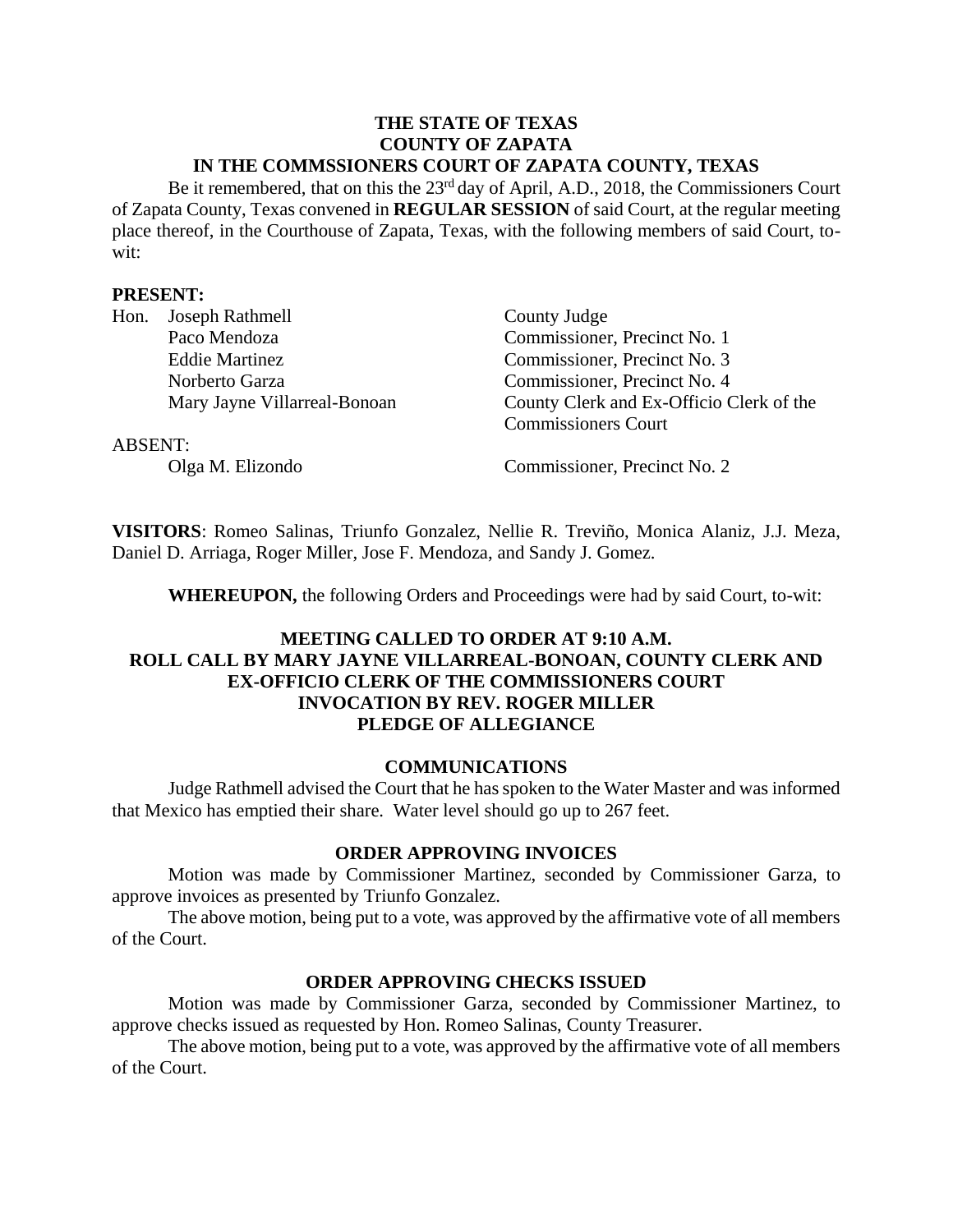### **ORDER APPOINTING DANIEL GARCIA AS RESERVE DEPUTY FOR CONSTABLE PRECINT #2**

Motion was made by Commissioner Martinez, seconded by Commissioner Garza, to appoint Daniel Garcia as Reserve Deputy for Constable Precinct #2 as requested by Hon. Daniel Arriaga, Constable Pct. 2.

The above motion, being put to a vote, was approved by the affirmative vote of all members of the Court.

### **ORDER APPROVING INVOICES FOR ZAPATA WASTE WATER TREATMENT PROJECT AND PROGRESS REPORT**

Motion was made by Commissioner Mendoza, seconded by Commissioner Martinez, to approve invoice in the amount of \$21,569.76 payable to Premier Engineering and invoice in the amount of \$7,490 payable to Terracon for Zapata County Waste Water Treatment Plant Project as requested by Manuel Gonzalez, Premier Engineering. Armando Guerra reported that the project is going well and on schedule.

The above motion, being put to a vote, was approved by the affirmative vote of all members of the Court.

## **ORDER APPROVING INVOICES FOR COLORADO SEWER IMPROVEMENT PROJECT**

Motion was made by Commissioner Mendoza, seconded by Commissioner Martinez, to approve invoice in the amount of \$4,500 payable to Premier Engineering and invoice in the amount of \$10,148.85 payable to Guzman-Juarez Backhoe Services for Colorado Sewer Improvement Project and progress report as requested by Manuel Gonzalez, Premier Engineering.

The above motion, being put to a vote, was approved by the affirmative vote of all members of the Court.

### **ORDER APPROVING LINE ITEM TRANSFERS**

Motion was made by Commissioner Garza, seconded by Commissioner Martinez, to approve the following line item transfers to meet departmental needs:

|             | <b>DEPARTMENT</b>       | <b>LINE ITEM</b> | <b>FUND</b>                  | <b>AMOUNT</b> |
|-------------|-------------------------|------------------|------------------------------|---------------|
| <b>FROM</b> | Sheriff's County Jail   | 10-561-391       | <b>Prisoner Medication</b>   | \$4,000.00    |
| <b>TO</b>   | Sheriff's Regional Jail | 10-567-456       | <b>Equipment Maintenance</b> | \$4,000.00    |
| <b>FROM</b> | Sheriff's Regional Jail | 10-567-330       | Fuel                         | \$4,000.00    |
| <b>TO</b>   | Sheriff's Regional Jail | 10-567-456       | <b>Equipment Maintenance</b> | \$4,000.00    |
|             |                         |                  |                              |               |

as requested by Sheriff Alonso M. Lopez, Zapata County Sheriff.

The above motion, being put to a vote, was approved by the affirmative vote of all members of the Court.

Motion was made by Commissioner Garza, seconded by Commissioner Martinez, to approve the following line item transfers to meet departmental needs:

|             | <b>DEPARTMENT</b>                           | LINE ITEM                         | <b>FUND</b>     | <b>AMOUNT</b> |
|-------------|---------------------------------------------|-----------------------------------|-----------------|---------------|
| <b>FROM</b> | Constable Pct. #2                           | 10-550-205                        | Uniforms        | \$300.00      |
| <b>TO</b>   | Constable Pct. #2                           | 10-550-311                        | <b>Supplies</b> | \$300.00      |
|             | $\cdot$ 11 II R $\cdot$ 1 R $\cdot$ $\cdot$ | $\cdots$ 11 $\mathbb{R}$ $\cdots$ |                 |               |

as requested by Hon. Daniel D. Arriaga, Constable Pct. 2.

The above motion, being put to a vote, was approved by the affirmative vote of all members of the Court.